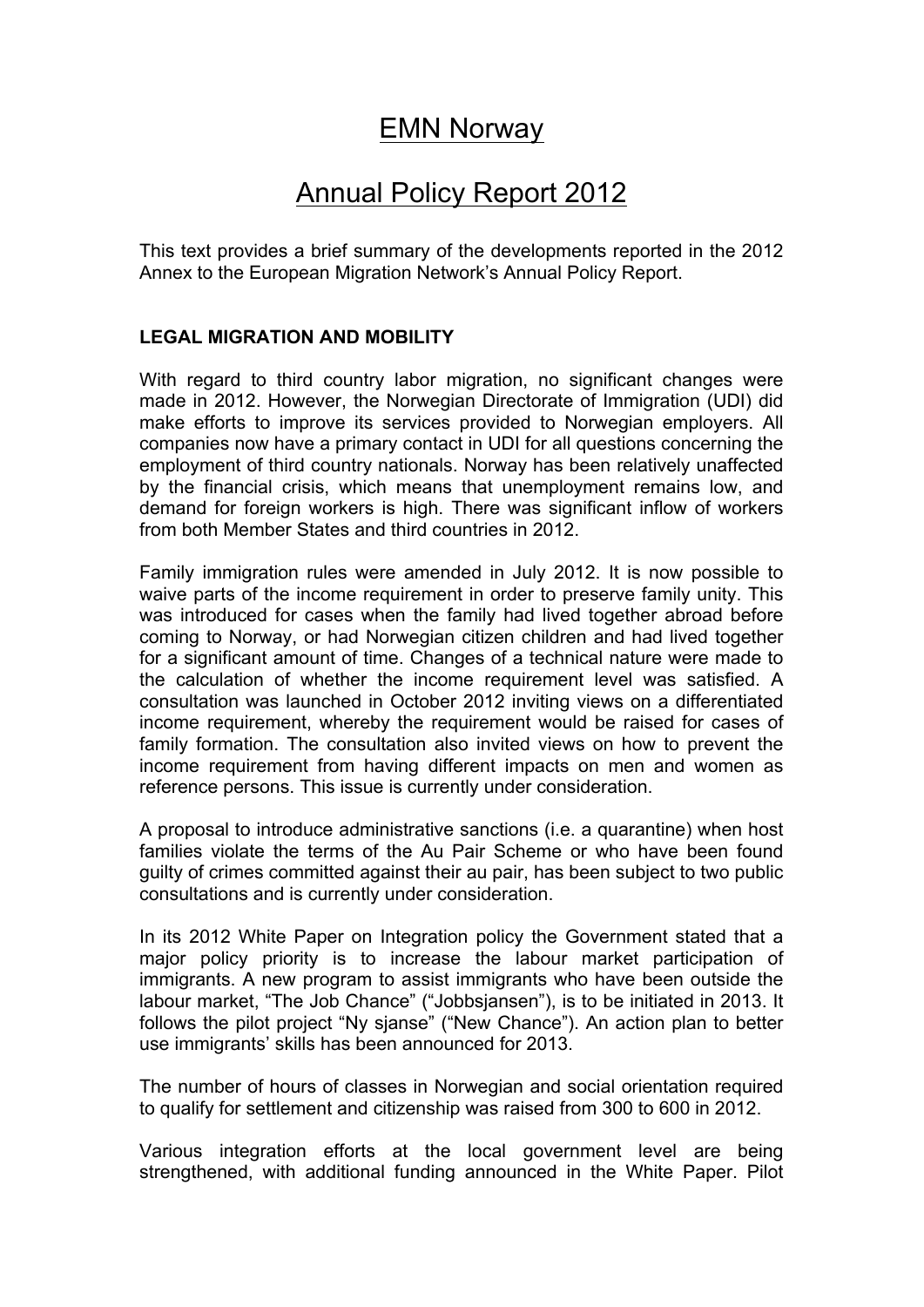projects are being carried out in some parts of Oslo with free core hours in kindergartens, in order to provide a better environment for immigrant children to learn Norwegian.

The Visa Information System (VIS) has so far been rolled out in the first three regions, i.e. 1) Algeria, Egypt, Mauritania, Morocco and Tunisia; 2) Israel, Jordan, Lebanon and Syria, and 3) Afghanistan, Bahrain, Iran, Iraq, Kuwait, Oman, Qatar, Saudi Arabia, UAE and Yemen.

#### **IRREGULAR MIGRATION**

Norway is developing the national infrastructure to allow ABC (automated border control) gates to be implemented at Oslo Airport, Gardermoen (in 2013) and at Storskog land border crossing point with Russia, (foreseen in 2015 when new premises have been constructed).

In order to improve the standards of documentation of legal stay, new standardized Schengen residence cards containing biometric data were introduced on 20 May 2012, replacing the old stickers that were used in passports. The Ministry of Justice and Public Security is currently considering whether all fingerprints collected for Schengen residence cards and visas should be stored in a national database.

The national EUROSUR is under development, based on a cost-effective utilisation of available national resources and capacities; infrastructure, equipment and personnel. The EUROSUR is established through cooperation and coordination between the Police, the Armed Forces, Coastal Administration, Customs, the Maritime Authorities and the Directorate of **Fisheries** 

Norway is co-financing (together with the United Kingdom) a project aimed at supporting the Turkish Government in its efforts to manage migration flows. This project is operated by IOM Ankara in cooperation with the Turkish Ministry of the Interior. Furthermore, Norway's contribution of 840 man-days to Frontex' activities in 2012 has mainly been to support the operations Poseidon and Attica in Greece.

Norway has taken part in 8 joint return operations under Frontex auspices between January and October 2012, in addition to 4 charter flights organized by the Norwegian Police.

All EU readmission agreements include a clause encouraging the signatory to enter into a similar agreement with Norway (and Iceland). On this basis Norway has negotiated readmission agreements with a number of countries, and has contacted or is planning to contact all remaining countries with an EU readmission agreement, but no agreement with Norway. In addition, Norway entered into a readmission agreement with Ethiopia on 26 January 2012, with returns possible as of 15 March 2012. The agreement included provisions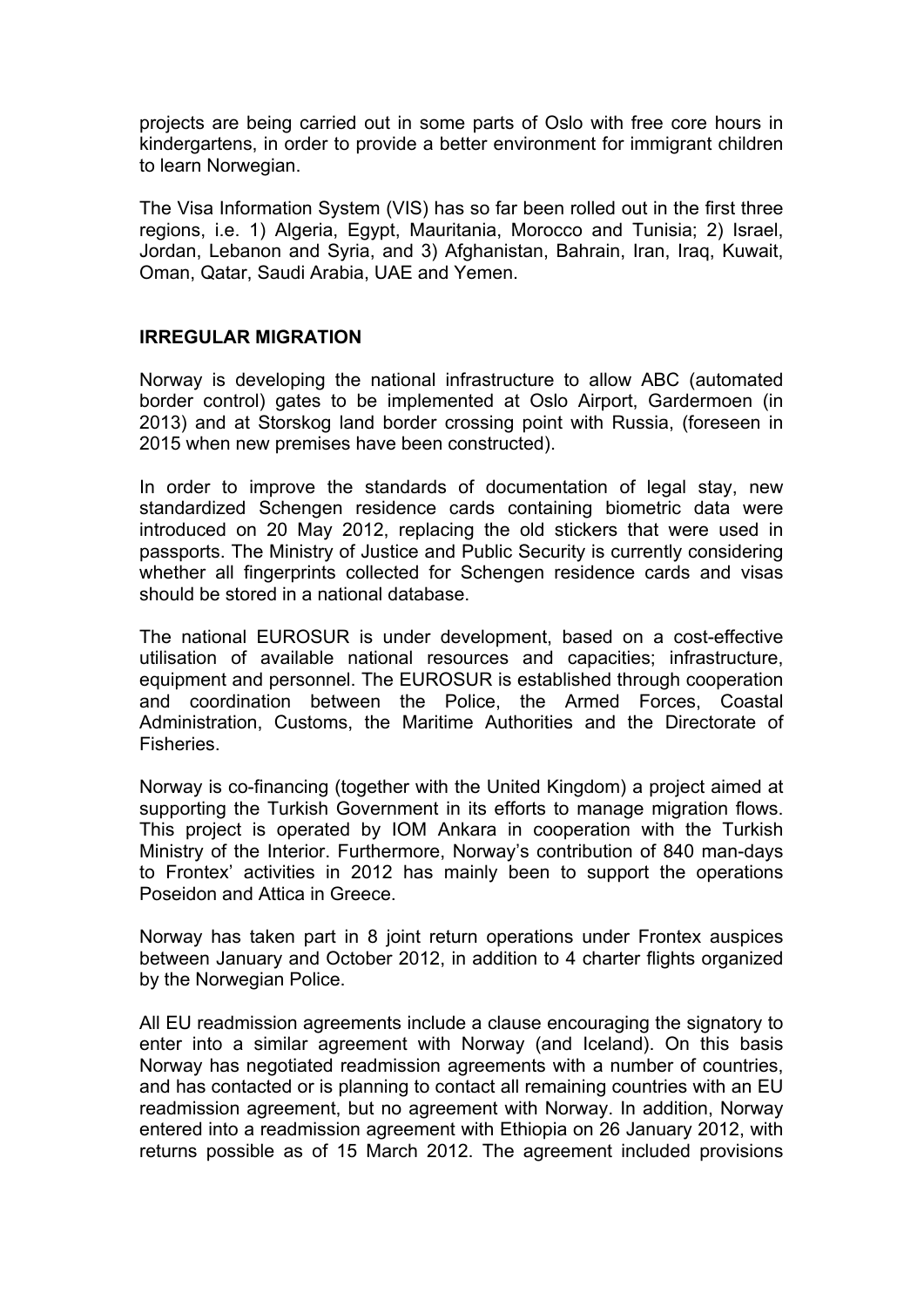both for assisted voluntary return and for forced return of Ethiopian citizens, as well as provisions for reintegration support in Ethiopia.

#### **INTERNATIONAL PROTECTION AND ASYLUM**

Norway instituted new guidelines for the treatment of asylum seekers who claim to be persecuted because of their sexual orientation in June 2012, to assist in the interpretation of the Immigration Act Section 29 second paragraph litra f which indicates that persecution may take the form of acts of a gender-specific nature. These guidelines are procedural in nature, and direct decision-makers to mainstream gender sensitivity into the entire asylum process.

A non-exhaustive list of cases that could amount to such persecution include rape, forced sterilization, or forced abortion, genital mutilation, bride burning and honour killing. Abuse and domestic violence can, in certain cases, amount to persecution. Social exclusion in itself is not necessarily regarded as persecution, and all decisions must be based on a concrete assessment of the individual case.

Another initiative of CEAS importance concerns reception conditions for vulnerable groups/persons with special needs. Initiatives are being prepared based on recommendations emanating from a 2010 research report from the Institute for Social Research (ISF): Vulnerable Asylum seekers in Norway and the EU – Identification, organisation and handling. This report is based on an ERF funded research report carried out by the Odysseus Legal Network in 2011.

With other Dublin associated countriesNorway is negotiating an Association Agreement with EASO. The Norwegian Country of Origin Information Centre (Landinfo) has already provided expertise in the context of the establishment of the EASO Centre for Information, Documentation and Analysis – COI division, through the Task Force on COI. Additionally, experts from UDI have contributed to the establishment of different modules under EAC, in particular on interview techniques (interviewing children and interviewing other vulnerable persons), as well as provided information and advice to an EASO manual on age determination.

Through the EEA grants, Norway is assisting in reducing social and economic disparities in the EEA area, in addition to strengthening the bilateral relations between the EEA/EFTA states and EU Member States. For the period 2009- 2014, Norway will contribute approximately 21 million euro to be used to strengthen the institutional framework in the Asylum and Migration Sector in Greece.

The 2012 resettlement quota was set at 1200 persons of whom approximately 60% should be women. Norway responded to an appeal from EU in 2011 to relocate refugees in relation to the Libyan crisis. As a result, 31 refugees were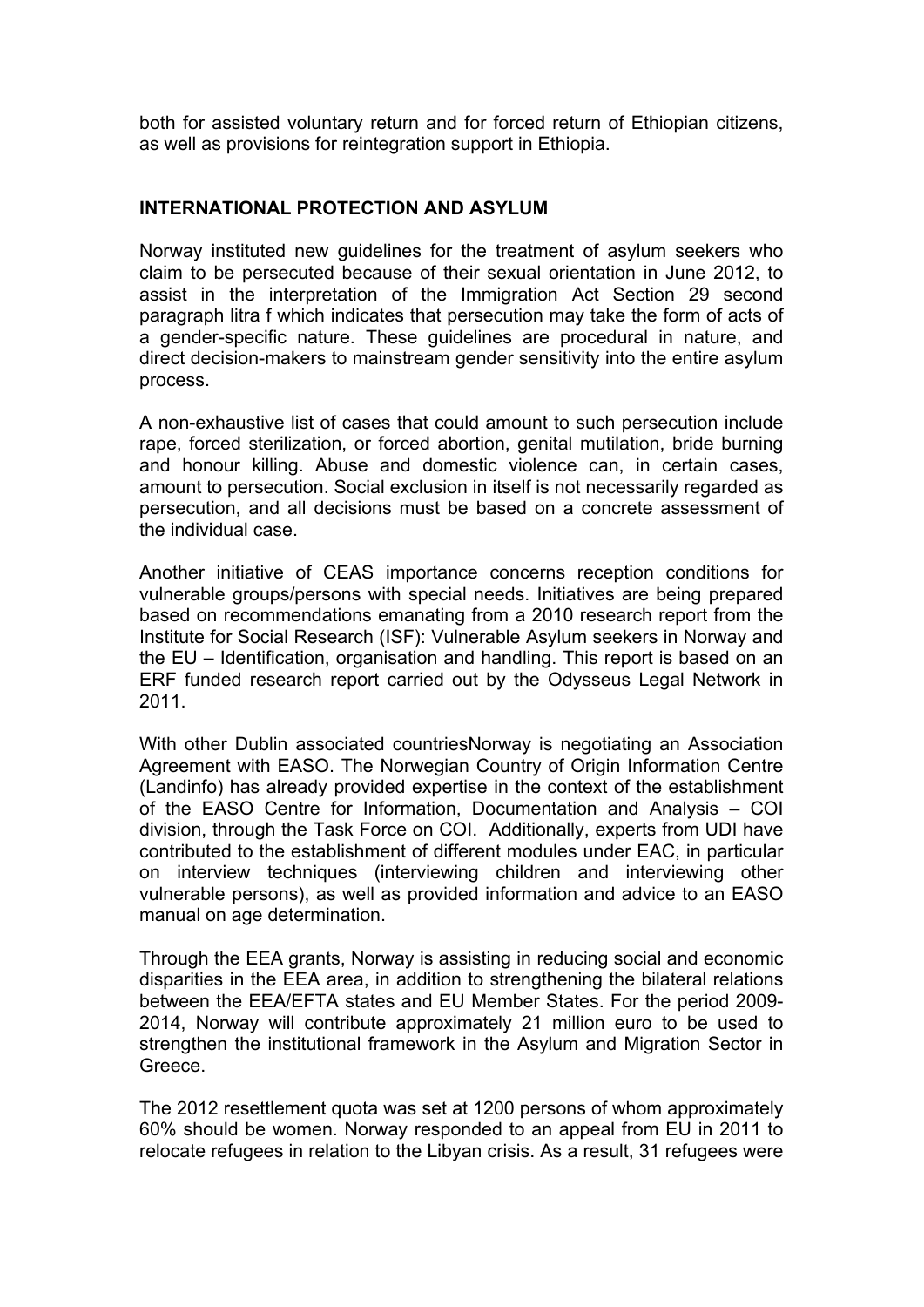relocated from Malta to Norway. These were included in the resettlement quota.

#### **UNACCOMPANIED MINORS AND OTHER VULNERABLE GROUPS**

On 8 June 2012, the Norwegian government presented a White paper to Parliament on children seeking protection: "Barn på flukt" (Meld.St.27 (2011- 2012).

There has been an ongoing debate in 2012 on the interpretation of the Convention on the Rights of the Child article 3 (best interest of the child) in this context, and on the balance against other objectives, such as the need for controlled immigration. The White Paper was discussed and endorsed by the Parliament in November 2012. With the White Paper, the Government intended to clarify the existing provisions relating to residence in Norway on the grounds of a child`s connection with the realm, but no new legislation was announced. Two relevant cases were decided by the Supreme Court in December 2012. The Court found that although the best interests of the child shall be a primary consideration, other considerations, such as the need for controlled immigration, may be decisive when the immigration authorities consider an application for protection and legal stay in Norway. In these cases, the majority of the Court found that the Appeals Board (UNE) had considered with sufficient care the relevant issues, but did not itself consider the substance.

New legislation on guardianship for unaccompanied minor asylum seekers was adopted in March 2012 (chapter 11A of the Immigration Act) as well as a New Act on Trusteeship (March 2010). Both will enter into force on 1 July 2013. The new legislation strengthens the legal position of unaccompanied minors by clarifying the tasks of their representatives and ensuring a more consistent practice in their recruitment, training, supervision etc.

### **ACTIONS AGAINST TRAFFICKING IN HUMAN BEINGS**

Norway initiated a new three-year action plan against human trafficking in 2010 (Sammen mot Menneskehandel: Regjeringens handlingsplan mot menneskehandel (2011–2014)). The action plan includes various efforts to identify, protect and assist victims of trafficking. There is a particular focus on children. Increased efforts are to be made with regard to unaccompanied minors who may be victims of trafficking or who disappear from reception centers. Funding has been set aside for tailored services for children victims. On 1 August 2012, new regulations also entered into force permitting the local Child Protective Services to intervene with force when minors who are potential victims of trafficking resist protection and monitoring.

The above-mentioned Action Plan against Human Trafficking (2011-2014) also includes planned and on-going efforts to enhance prevention and increase prosecution of those guilty of such crimes,